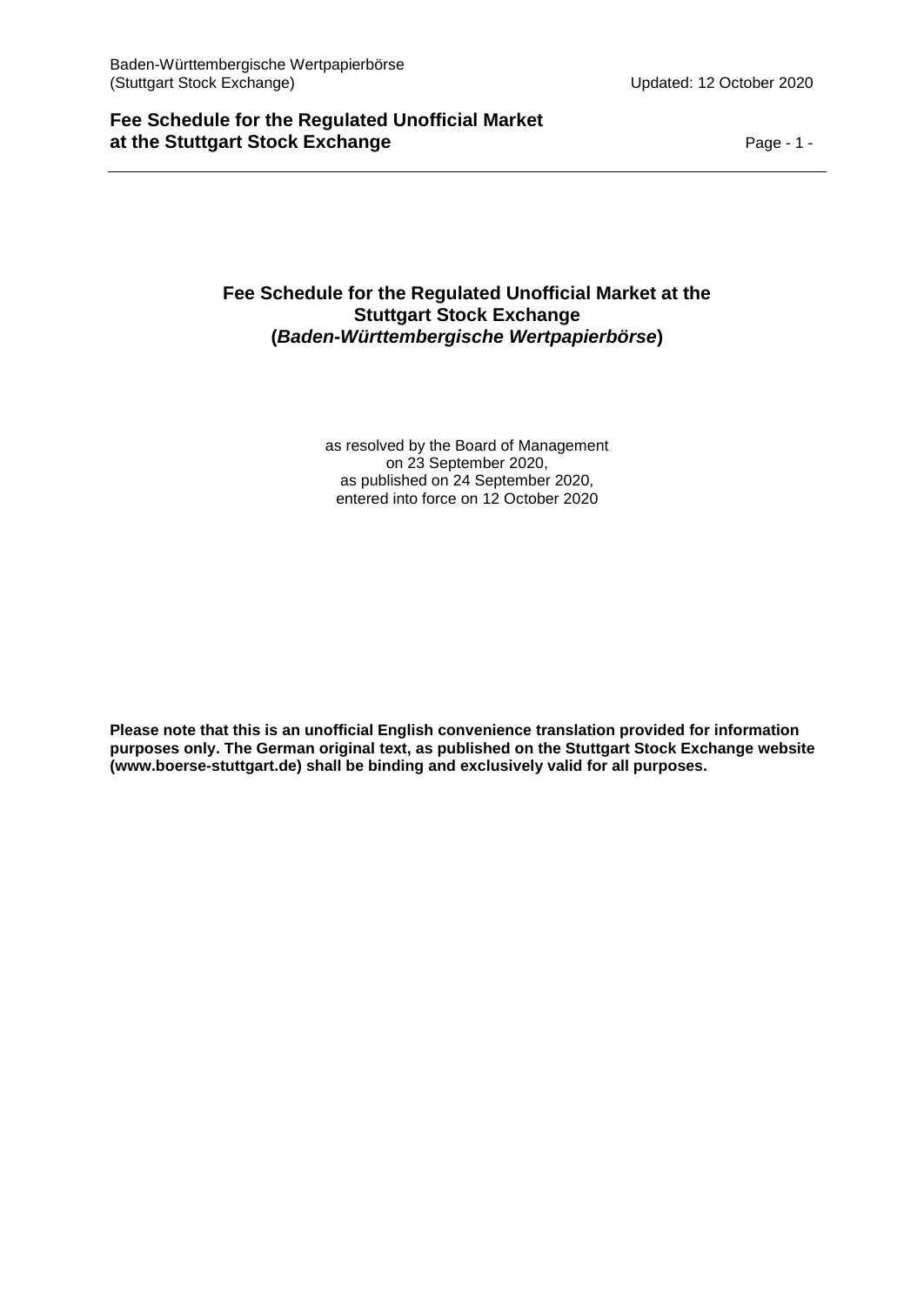#### **Contents**

| <b>SECTION 1</b><br><b>SECTION 2</b><br><b>SECTION 3</b><br><b>SECTION 4</b><br><b>SECTION 5</b><br><b>SECTION 6</b> |                                                                                                                                                                                                                                     |  |
|----------------------------------------------------------------------------------------------------------------------|-------------------------------------------------------------------------------------------------------------------------------------------------------------------------------------------------------------------------------------|--|
|                                                                                                                      | PART II. FEES FOR THE INCLUSION OF SECURITIES IN THE REGULATED UNOFFICIAL MARKET                                                                                                                                                    |  |
| <b>SECTION 7</b><br><b>SECTION 8</b><br>(ETPS)<br><b>SECTION 9</b><br><b>SECTION 10</b>                              | FEE FOR THE INCLUSION OF EQUITIES AND CERTIFICATES REPRESENTING EQUITIES  3<br>FEE FOR THE INCLUSION OF INVESTMENT FUNDS UNITS / EXCHANGE TRADED PRODUCTS<br>FEE FOR THE INCLUSION OF BONDS AND PROFIT-PARTICIPATION CERTIFICATES 4 |  |
|                                                                                                                      | PART III. FEES FOR THE TRADING SEGMENT NORDIC GROWTH MARKET 5                                                                                                                                                                       |  |
| <b>SECTION 11</b>                                                                                                    | FEE FOR THE ADMISSION OF SHARES AND CERTIFICATES REPRESENTING SHARES TO THE<br>REGULATED UNOFFICIAL MARKET WITH THE INCLUSION IN THE TRADING SEGMENT NORDIC GROWTH MARKET                                                           |  |
| SECTION 12                                                                                                           | FEE FOR THE LISTING OF SHARES AND CERTIFICATES REPRESENTING SHARES IN THE                                                                                                                                                           |  |
|                                                                                                                      | PART IV. FEES FOR THE TRADING SEGMENT REGULATED UNOFFICIAL MARKET PLUS5                                                                                                                                                             |  |
| <b>SECTION 13</b><br>SECTION 14                                                                                      | FEE FOR THE ADMISSION OF SHARES AND CERTIFICATES REPRESENTING SHARES TO THE<br>FEE FOR THE LISTING OF SHARES AND CERTIFICATES REPRESENTING SHARES IN THE                                                                            |  |
|                                                                                                                      |                                                                                                                                                                                                                                     |  |
| <b>SECTION 15</b><br><b>SECURITIES</b>                                                                               | FEE FOR APPLICATIONS FOR ERROR CORRECTION CONCERNING TRADES IN DERIVATIVE                                                                                                                                                           |  |
|                                                                                                                      |                                                                                                                                                                                                                                     |  |
| <b>SECTION 16</b>                                                                                                    |                                                                                                                                                                                                                                     |  |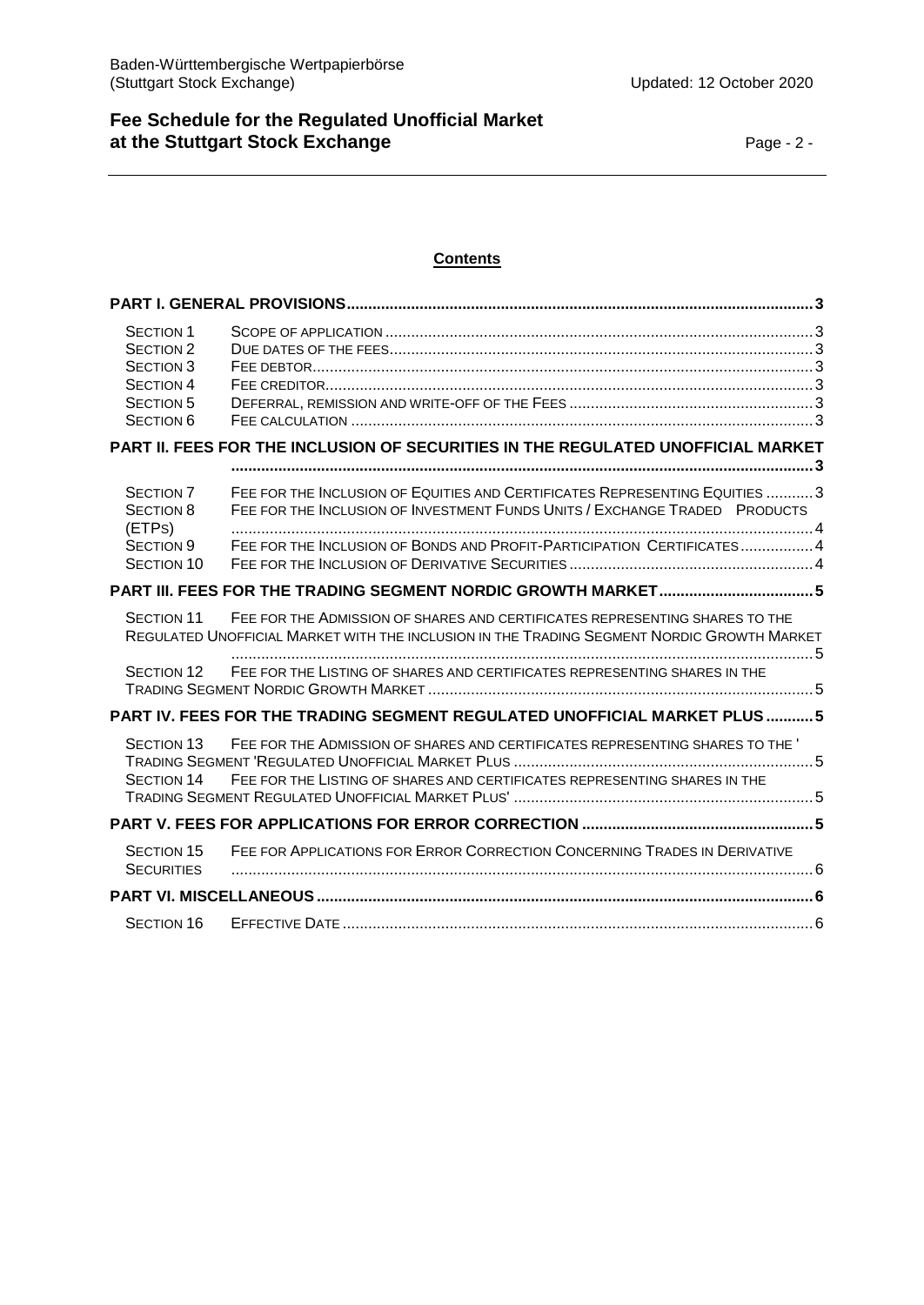# **Fee Schedule for the Regulated Unofficial Market at the Stuttgart Stock Exchange** Page - 3 -

# <span id="page-2-0"></span>**Part I. General Provisions**

# <span id="page-2-1"></span>**Section 1 Scope of application**

This Fee Schedule applies to fees charged for the inclusion of securities into the Regulated Unofficial Market (*Freiverkehr*) at the Stuttgart Stock Exchange (the "Exchange"); the admission of securities to, and their listing in trading segments of the Exchange's Regulated Unofficial Market; as well as to fees charged for applications to correct errors.

# <span id="page-2-2"></span>**Section 2 Due dates of the fees**

- (1) The fees are due upon invoicing unless a later date is determined.
- (2) The obligation to pay the ongoing fees shall commence with the calendar year in which initially the conditions for payment of the fees are met.
- (3) The obligation to pay ongoing fees shall expire at the end of the calendar year in which the conditions for payment of the fees have ceased to apply.

### <span id="page-2-3"></span>**Section 3 Fee debtor**

The fees shall be paid by the respective applicant.

### <span id="page-2-4"></span>**Section 4 Fee creditor**

The administrating institution of the Exchange (Baden-Württembergische Wertpapierbörse GmbH) is entitled to receive the fees levied in accordance with the present Fee Schedule.

# <span id="page-2-5"></span>**Section 5 Deferral, remission and write-off of the Fees**

In individual cases with substantiated justifications, the Board of Management may, upon request, defer, partially or wholly waive or rescind the fees if their collection would entail substancial costs or be associated with substantial hardships for the person concerned or would be inequitable.

### <span id="page-2-6"></span>**Section 6 Fee calculation**

For the inclusion of new types of financial instruments in the Regulated Unofficial Market, the calculation of the fees shall be effected with regard to the fees charged for securities which are similarly structured with regard to the new types of financial instruments.

### <span id="page-2-7"></span>**Part II. Fees for the Inclusion of Securities in the Regulated Unofficial Market**

### <span id="page-2-8"></span>**Section 7 Fee for the Inclusion of Equities and Certificates Representing Equities**

(1) The fee for the inclusion of equities and certificates representing equities in the Exchange's Regulated Unofficial Market is is as follows (per applicant/calendar year):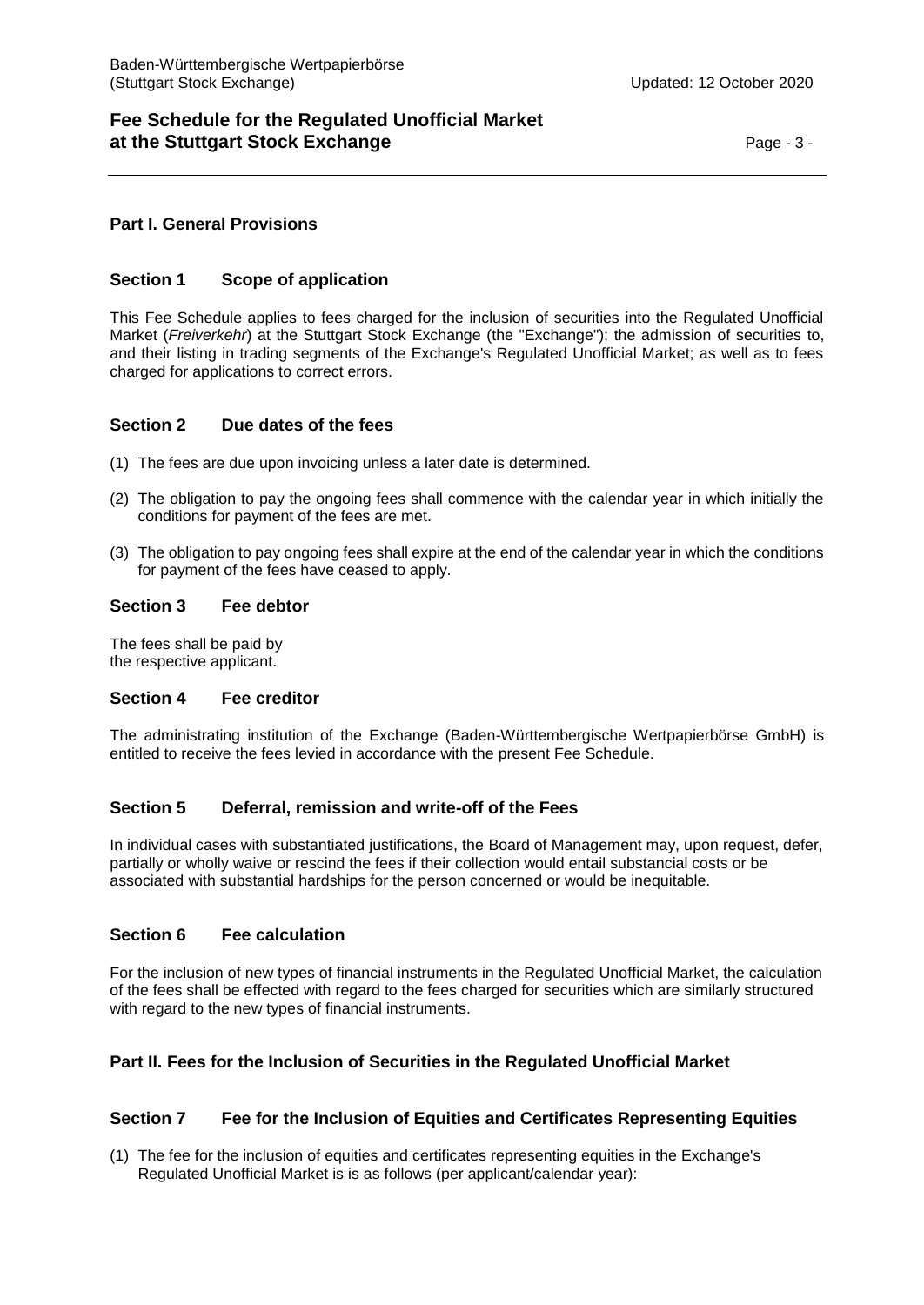# **Fee Schedule for the Regulated Unofficial Market at the Stuttgart Stock Exchange** Page - 4 -

| Up to 75 new issues     | <b>EUR 250</b> |
|-------------------------|----------------|
| 176 to 150 new issues   | <b>EUR 125</b> |
| 1151 or more new issues | <b>EUR 100</b> |

(2) Where equities and certificates representing equities of an issuer, which have not yet been admitted to or included into trading at another trading venue, are included for the first time and, at the time of application, exclusively in the Exchange's Regulated Unofficial Market, a one-off flat fee of EUR 1,000 will be charged. An annual fee of EUR 750 is levied for the listing of securities in the Regulated Unofficial Market. This annual listing fee shall be charged for the first time in the calendar year following the commencement of listing in the Regulated Unofficial Market. No pro-rata fee refunds shall be made where the prerequisites for levying such listing fee have ceased to exist.

# <span id="page-3-0"></span>**Section 8 Fee for the Inclusion of Investment Funds Units / Exchange Traded Products (ETPs)**

- (1) The fee for the inclusion of investment funds units / ETPs in the Exchange's Regulated Unofficial Market is EUR 62.50.
- (2) Where investment funds units / ETPs, which have not yet been admitted to or included into trading at another trading venue, are included for the first time and, at the time of application, exclusively in the Exchange's Regulated Unofficial Market, a one-off flat fee of EUR 250 will be charged.

# <span id="page-3-1"></span>**Section 9 Fee for the Inclusion of Bonds and Profit-Participation Certificates**

- (1) The fee for the inclusion of bonds and profit-participation certificate in the Exchange's Regulated Unofficial Market is EUR 62.50.
- (2) Where bonds or profit-participation certificates , which have not yet been admitted to or included into trading at another trading venue, are included for the first time and, at the time of application, exclusively in the Exchange's Regulated Unofficial Market, a one-off flat fee of EUR 1,000 will be charged. Where several issues are included, the one-off flat fee per issue may be reduced accordingly if the prospectus vetting does not involve a large amount of time or resources, given the similarity of the issues.

# <span id="page-3-2"></span>**Section 10 Fee for the Inclusion of Derivative Securities**

The fee for the inclusion of Derivative Securitiesin the Exchange's Regulated Unofficial Market is EUR 250 . Where the applicant has paid, during any one calendar year, a total of EUR 50,000 (for up to 5,000 securities included per calendar year)

in fees for the inclusion of derivatives in the Exchange's Regulated Unofficial Market (base fee), no further fees shall be levied (fee cap). Where an application for inclusion of more than 5,000 securities is lodged, a fee of EUR 0.60 shall be levied for each additional inclusion (excess fee). For products delivered via the derivateXXL interface, the excess fee shall be EUR 0.25.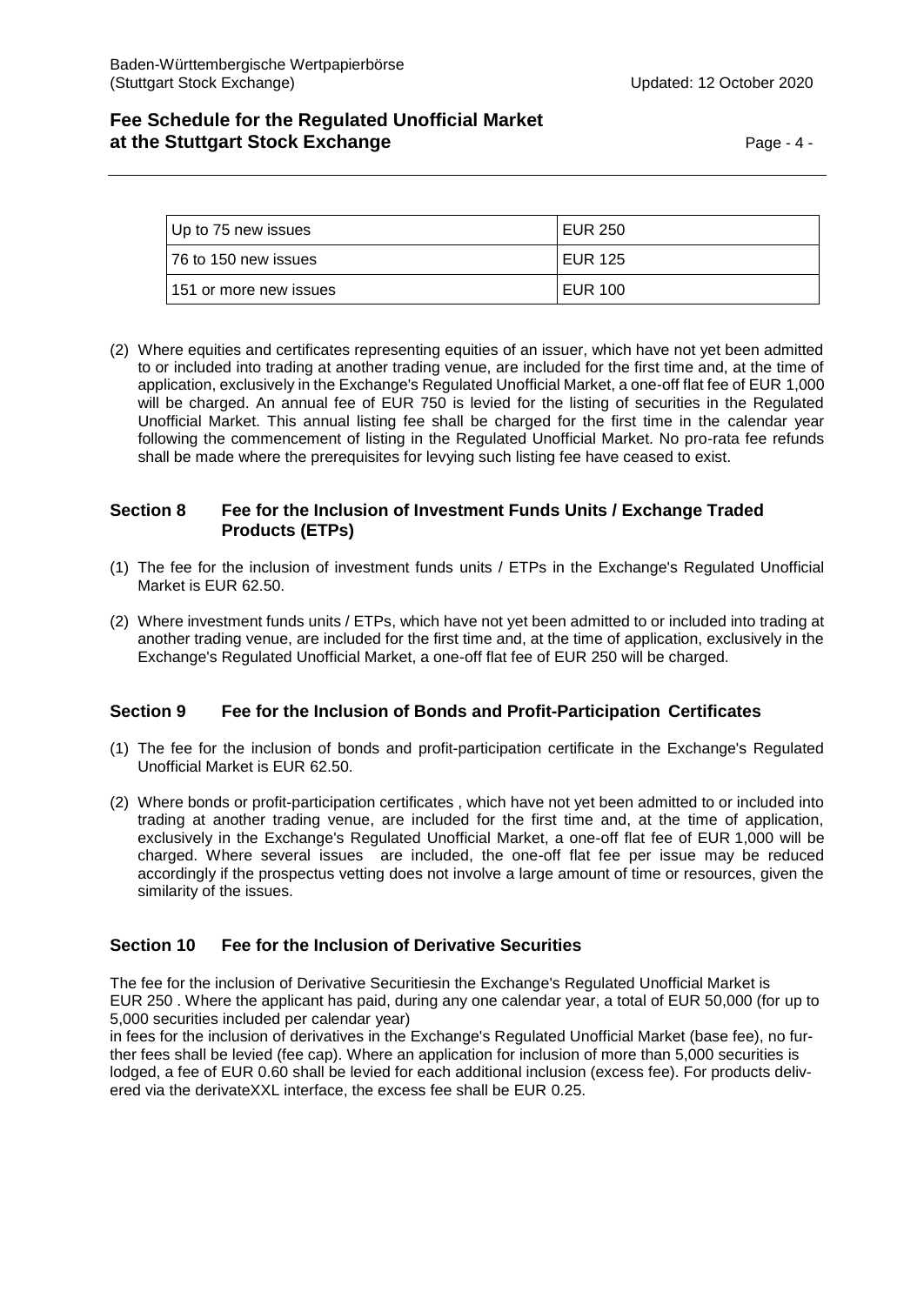# **Fee Schedule for the Regulated Unofficial Market at the Stuttgart Stock Exchange** Page - 5 -

# <span id="page-4-0"></span>**Part III. Fees for the Trading Segment Nordic Growth Market**

# <span id="page-4-1"></span>**Section 11 Fee for the Admission of shares and certificates representing shares to the Regulated Unofficial Market with the inclusion in the Trading Segment Nordic Growth Market**

Notwithstanding the provisions of section 7, the fee for the admission of of shares and certificates representing shares to the Regulated Unofficial Market with the inclusion in the Trading Segment Nordic Growth Market is EUR 500.

### <span id="page-4-2"></span>**Section 12 Fee for the Listing of shares and certificates representing shares in the Trading Segment Nordic Growth Market**

- (1) An annual fee of EUR 250 is levied for the listing of shares and certificates representing shares in the Trading Segment Nordic Growth Market.
- (2) This annual listing fee shall be charged for the first time in the calendar year following the commencement of listing in the Regulated Unofficial Market in the trading segment Nordic Growth Market.
- (3) No pro-rata fee refunds shall be made where the prerequisites for levying such listing fee have ceased to exist.

# <span id="page-4-3"></span>**Part IV. Fees for the Trading Segment Regulated Unofficial Market Plus**

### <span id="page-4-4"></span>**Section 13 Fee for the Admission of shares and certificates representing shares to the ' Trading Segment 'Regulated Unofficial Market Plus**

Notwithstanding the provisions of section 7, the fee for the admission of securities to the 'Regulated Unofficial Market Plus' trading segment is EUR 1,500 .

# <span id="page-4-5"></span>**Section 14 Fee for the Listing of shares and certificates representing shares in the Trading Segment Regulated Unofficial Market Plus'**

- (1) An annual fee of EUR 1,500 is levied for the listing of shares and certificates representing shares in the Regulated Unofficial Market Plus (Freiverkehr Plus) trading segment.
- (2) This annual listing fee shall be charged for the first time in the calendar year following the commencement of listing in the Regulated Unofficial Market Plus trading segment.
- (3) No pro-rata fee refunds shall be made where the prerequisites for levying such listing fee have ceased to exist.

### <span id="page-4-6"></span>**Part V. Fees for Applications for Error Correction**